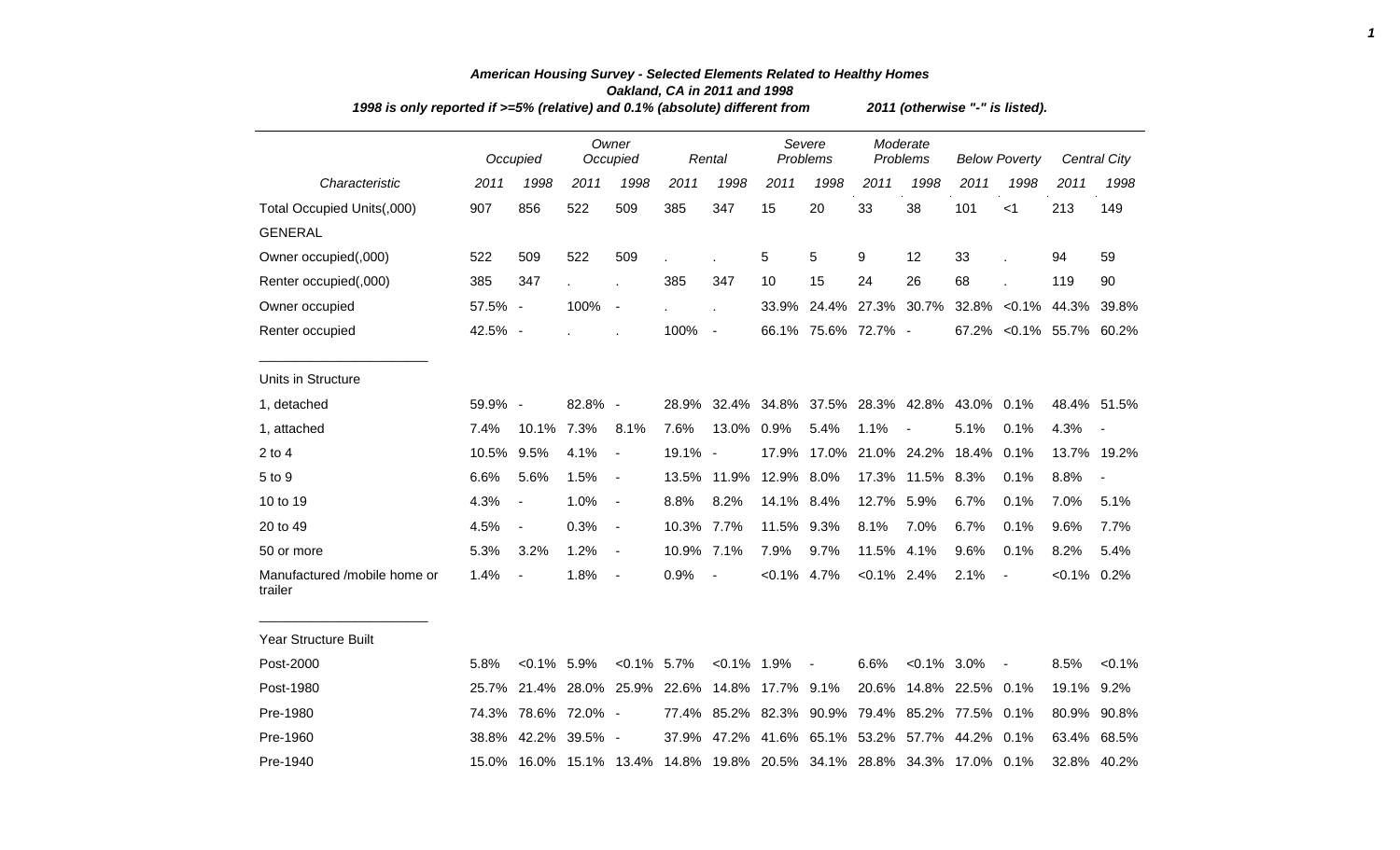|                                                        |         | Occupied                 |         | Owner<br>Occupied             |         | Rental                   | Severe<br>Problems |                 | Moderate<br>Problems |            | <b>Below Poverty</b> |                          | Central City |                          |
|--------------------------------------------------------|---------|--------------------------|---------|-------------------------------|---------|--------------------------|--------------------|-----------------|----------------------|------------|----------------------|--------------------------|--------------|--------------------------|
| Characteristic                                         | 2011    | 1998                     | 2011    | 1998                          | 2011    | 1998                     | 2011               | 1998            | 2011                 | 1998       | 2011                 | 1998                     | 2011         | 1998                     |
| Foundation (for 1-unit not<br>manufactured)            |         |                          |         |                               |         |                          |                    |                 |                      |            |                      |                          |              |                          |
| 1-Unit not manufactured(,000)                          | 611     | 623                      | 470     | 466                           | 141     | 157                      | 5                  | 8               | 10                   | 17         | 49                   | <1                       | 112          | 80                       |
| With a basement under all of<br>house                  | 4.6%    | $\blacksquare$           | 5.0%    |                               | 3.3%    | 6.2%                     | $< 0.1\%$          | 11.0%           | $< 0.1\%$            | 11.8% 5.3% |                      | 0.1%                     | 15.8%        | 19.8%                    |
| With a basement under part of<br>house                 | 5.3%    | 6.5%                     | 6.0%    | 7.4%                          | 3.0%    | $\overline{\phantom{a}}$ | 3.3%               | 7.9%            | 1.5%                 | 14.1% 4.2% |                      | $\overline{\phantom{a}}$ |              | 11.4% 22.6%              |
| With a crawl space                                     | 53.2% - |                          | 56.0% - |                               | 43.7%   | 38.4%                    | 48.3%              | 43.3%           | 64.4%                | 39.3%      | 48.7% 0.1%           |                          |              | 46.1% 35.9%              |
| On a concrete slab                                     | 35.3% - |                          | 31.7% - |                               | 47.1% - |                          | 45.8%              | 27.9%           | 16.2%                | 34.9%      | 40.4%                | 0.1%                     | 25.7%        | 17.0%                    |
| In some other way                                      | 1.6%    | $\overline{\phantom{a}}$ | 1.3%    | $\overline{\phantom{a}}$      | 2.8%    | 5.4%                     | 2.6%               | 9.9%            | 17.9% 0.1%           |            | 1.5%                 | $\overline{\phantom{a}}$ | 1.0%         | $\overline{\phantom{a}}$ |
|                                                        |         |                          |         |                               |         |                          |                    |                 |                      |            |                      |                          |              |                          |
| <b>EXTERIOR</b>                                        |         |                          |         |                               |         |                          |                    |                 |                      |            |                      |                          |              |                          |
| <b>External Building Conditions (non</b><br>multiunit) |         |                          |         |                               |         |                          |                    |                 |                      |            |                      |                          |              |                          |
| Sagging roof                                           | 1.6%    | $\overline{a}$           | 1.7%    |                               | 1.5%    | 5.2%                     | $< 0.1\%$          | 17.9%           | 5.9%                 | 11.5%      | 5.0%                 |                          | 1.1%         |                          |
| Missing roofing material                               | 2.8%    | 5.7%                     | 2.4%    | 5.5%                          | 4.2%    | 6.3%                     | $< 0.1\%$          | 17.8%           | 23.0%                | 18.4%      | 7.6%                 | 0.1%                     | 2.2%         | 7.1%                     |
| Hole in roof                                           | 0.9%    | $\blacksquare$           | 0.6%    | $\blacksquare$                | 1.8%    |                          | $<0.1\%$ 7.6%      |                 | 6.9%                 | 20.2%      | 1.6%                 | $\blacksquare$           | 0.1%         | 7.0%                     |
| Missing bricks, siding, other<br>outside wall material | 2.1%    | $\overline{\phantom{a}}$ | 1.6%    | $\blacksquare$                | 3.7%    | 5.5%                     |                    | $< 0.1\%$ 21.4% | 25.0%                | 10.4% 5.7% |                      | 0.1%                     | 3.7%         | 5.5%                     |
| Sloping outside walls                                  | 1.1%    | $\overline{\phantom{a}}$ | 0.9%    | $\overline{\phantom{a}}$      | 1.9%    | 5.0%                     | $<0.1\%$           | 14.2%           | 4.9%                 | 13.3%      | 0.9%                 | $\overline{\phantom{a}}$ | 2.6%         |                          |
| Boarded up windows                                     | 1.1%    | $\overline{\phantom{a}}$ | 0.9%    | $\overline{\phantom{a}}$      | 1.9%    |                          | $< 0.1\%$          | 12.0%           | 4.6%                 | 7.1%       | 3.9%                 | $\blacksquare$           | 0.8%         |                          |
| Broken windows                                         | 3.1%    | 5.3%                     | 2.9%    | $\overline{\phantom{a}}$      | 4.1%    | 8.4%                     | 2.8%               | 27.3%           | 11.7%                | 14.4%      | 9.3%                 | 0.1%                     | 6.4%         | 7.9%                     |
| Bars on windows                                        | 6.6%    | 7.0%                     | 6.2%    | $\overline{\phantom{a}}$      | 7.7%    | 8.8%                     | 2.8%               | 7.3%            | 4.7%                 | 6.3%       | 9.7%                 | 0.1%                     | 20.9%        | 27.0%                    |
| Foundation crumbling or has open<br>crack or hole      | 4.7%    | $\overline{\phantom{a}}$ | 4.8%    |                               | 4.2%    | 5.2%                     | 2.8%               | 13.8%           | 28.6%                | 24.9% 8.9% |                      | 0.1%                     | 3.3%         | 5.3%                     |
| None of the above                                      | 81.4%   | 70.3%                    | 81.8%   | 73.0%                         | 79.9%   | 62.3%                    | 94.4%              | 32.6%           | 50.4%                | 37.5%      | 68.6%                | 0.1%                     | 70.8%        | 51.3%                    |
| None of the above (excluding<br>bars)                  |         | 86.5% 74.9%              |         | 87.1% 77.5% 84.7% 67.2% 97.2% |         |                          |                    |                 | 34.9% 50.4% 38.8%    |            | 75.4% 0.1%           |                          | 86.3%        | 68.4%                    |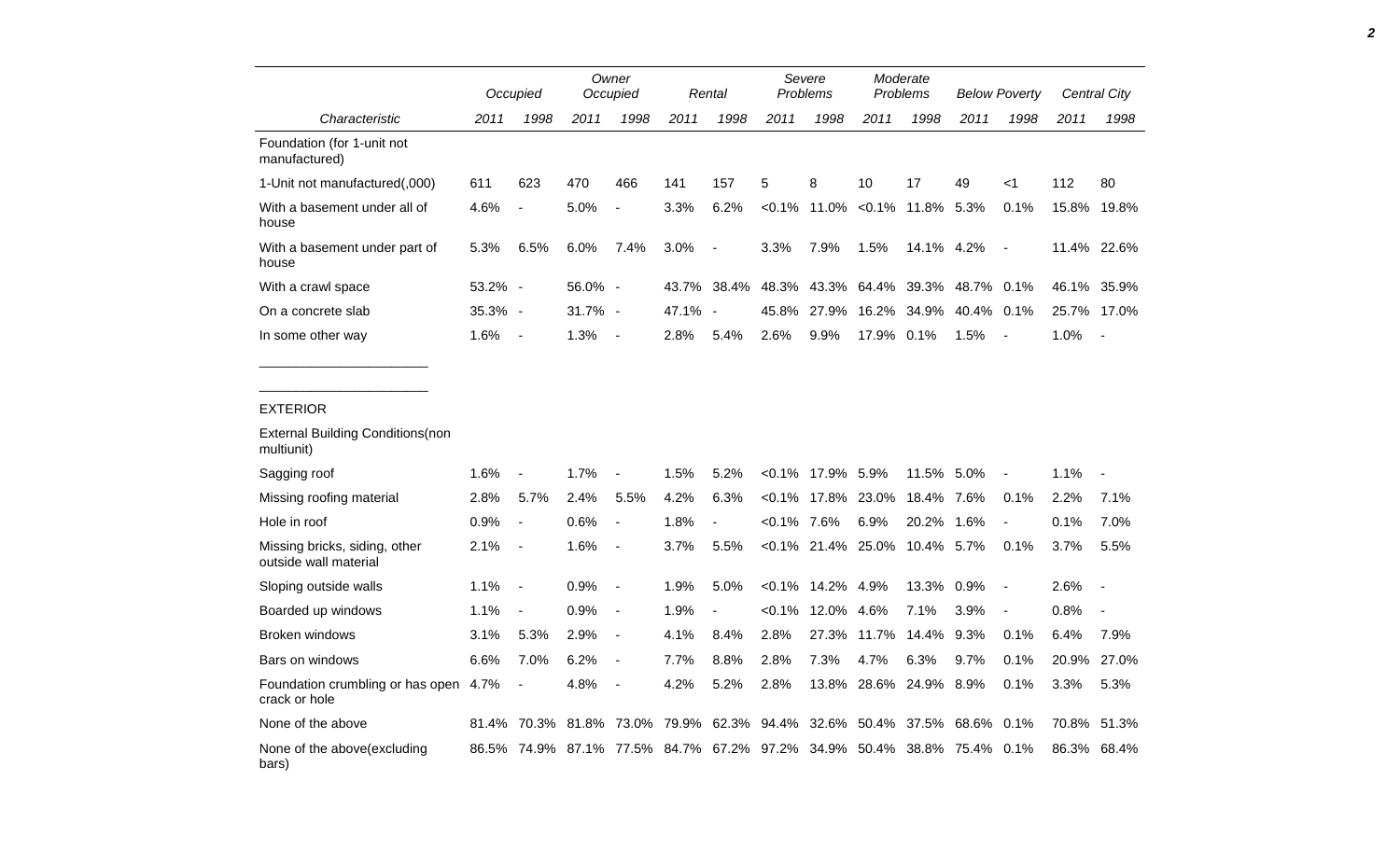|                                               |      | Occupied                 |      | Owner<br>Occupied        |      | Rental                   | Severe<br><b>Problems</b>                |                              | Moderate<br>Problems |                        | <b>Below Poverty</b> |                |      | Central City                 |
|-----------------------------------------------|------|--------------------------|------|--------------------------|------|--------------------------|------------------------------------------|------------------------------|----------------------|------------------------|----------------------|----------------|------|------------------------------|
| Characteristic                                | 2011 | 1998                     | 2011 | 1998                     | 2011 | 1998                     | 2011                                     | 1998                         | 2011                 | 1998                   | 2011                 | 1998           | 2011 | 1998                         |
| Water Leakage During Last 12<br><b>Months</b> |      |                          |      |                          |      |                          |                                          |                              |                      |                        |                      |                |      |                              |
| With leakage from outside<br>structure        | 7.5% | 18.1%                    | 6.7% | 19.1% 8.7%               |      |                          | 16.7% 12.0% 23.8% 30.0% 53.6% 11.2% 0.1% |                              |                      |                        |                      |                |      | 10.4% 23.2%                  |
| Roof                                          | 4.4% | 11.2%                    | 4.2% | 12.1%                    | 4.6% | 9.8%                     |                                          | <0.1% 15.4% 12.8% 40.6% 6.4% |                      |                        |                      | 0.1%           | 5.0% | 12.1%                        |
| <b>Basement leak</b>                          | 0.3% |                          | 0.2% |                          | 0.5% | $\overline{\phantom{a}}$ | $< 0.1\%$ 5.4%                           |                              | $< 0.1\%$ 6.6%       |                        | 1.4%                 | $\blacksquare$ | 1.0% | $\qquad \qquad \blacksquare$ |
| Walls, closed windows, or doors<br>leak       | 1.7% | 7.0%                     | 0.9% | 6.4%                     | 2.9% | 7.8%                     | 2.0%                                     |                              |                      | 15.6% 14.5% 26.0% 3.2% |                      | $\blacksquare$ | 3.3% | 9.3%                         |
| Other or Unknown exterior Leak                | 1.6% | $\overline{\phantom{a}}$ | 1.7% | $\overline{\phantom{a}}$ | 1.4% | $\blacksquare$           | 10.0% 2.7%                               |                              | 5.8%                 | 13.2% 0.4%             |                      | $\blacksquare$ | 1.5% | $\blacksquare$               |
|                                               |      |                          |      |                          |      |                          |                                          |                              |                      |                        |                      |                |      |                              |
| <b>INTERIOR</b>                               |      |                          |      |                          |      |                          |                                          |                              |                      |                        |                      |                |      |                              |
| Damage                                        |      |                          |      |                          |      |                          |                                          |                              |                      |                        |                      |                |      |                              |
| Holes in floors                               | 1.0% |                          | 0.7% |                          | 1.4% |                          | 1.0%                                     | 6.7%                         | 7.7%                 |                        | 2.3%                 |                | 1.8% |                              |
| Open cracks or holes                          | 5.2% | 9.2%                     | 4.4% | 7.6%                     | 6.3% | 11.5%                    | 4.3%                                     |                              | 29.9% 21.6% 44.0%    |                        | 8.9%                 | 0.1%           | 7.1% | 11.8%                        |
| Broken plaster or peeling paint               | 1.8% | $\blacksquare$           | 1.4% |                          | 2.4% | 7.3%                     | 1.0%                                     |                              |                      | 16.7% 21.4% 39.0% 5.7% |                      | 0.1%           | 3.2% | 7.8%                         |
| Water Leakage During Last 12<br><b>Months</b> |      |                          |      |                          |      |                          |                                          |                              |                      |                        |                      |                |      |                              |
| With leakage from inside structure            | 8.1% | 13.5%                    | 7.1% | 10.9%                    | 9.4% | 17.4%                    |                                          | 12.2% 26.4% 22.8%            |                      | 39.5% 7.6%             |                      | 0.1%           | 7.5% | 14.5%                        |
| Fixtures backed up or overflowed              | 2.7% | 5.9%                     | 2.3% |                          | 3.3% | 7.9%                     | 10.2%                                    | 16.9%                        | 8.0%                 | 17.8%                  | 5.6%                 | 0.1%           | 2.4% | $\blacksquare$               |
| Pipes leaked                                  | 2.7% | 5.4%                     | 2.2% | $\overline{\phantom{a}}$ | 3.3% | 8.6%                     | 2.0%                                     | 16.1%                        | 9.7%                 | 22.1%                  | 1.4%                 | $\blacksquare$ | 2.3% | 7.1%                         |
| Broken water heater                           | 0.8% | $\overline{a}$           | 0.8% | $\overline{\phantom{a}}$ | 0.8% | $\overline{\phantom{a}}$ | $< 0.1\%$                                | 1.5%                         | 5.6%                 | 8.6%                   | 1.9%                 |                | 1.8% | $\overline{\phantom{a}}$     |
| Other or Unknown                              | 2.4% |                          | 1.9% |                          | 3.0% | $\overline{\phantom{a}}$ | $< 0.1\%$ 8.4%                           |                              | 5.5%                 | 8.1%                   | 0.8%                 |                | 1.9% |                              |

Rodents

Signs of rats in last 3 mon. 2.1% - 2.8% - 1.1% - 1.8% 9.7% 1.0% 10.0% 1.2% - 3.1% -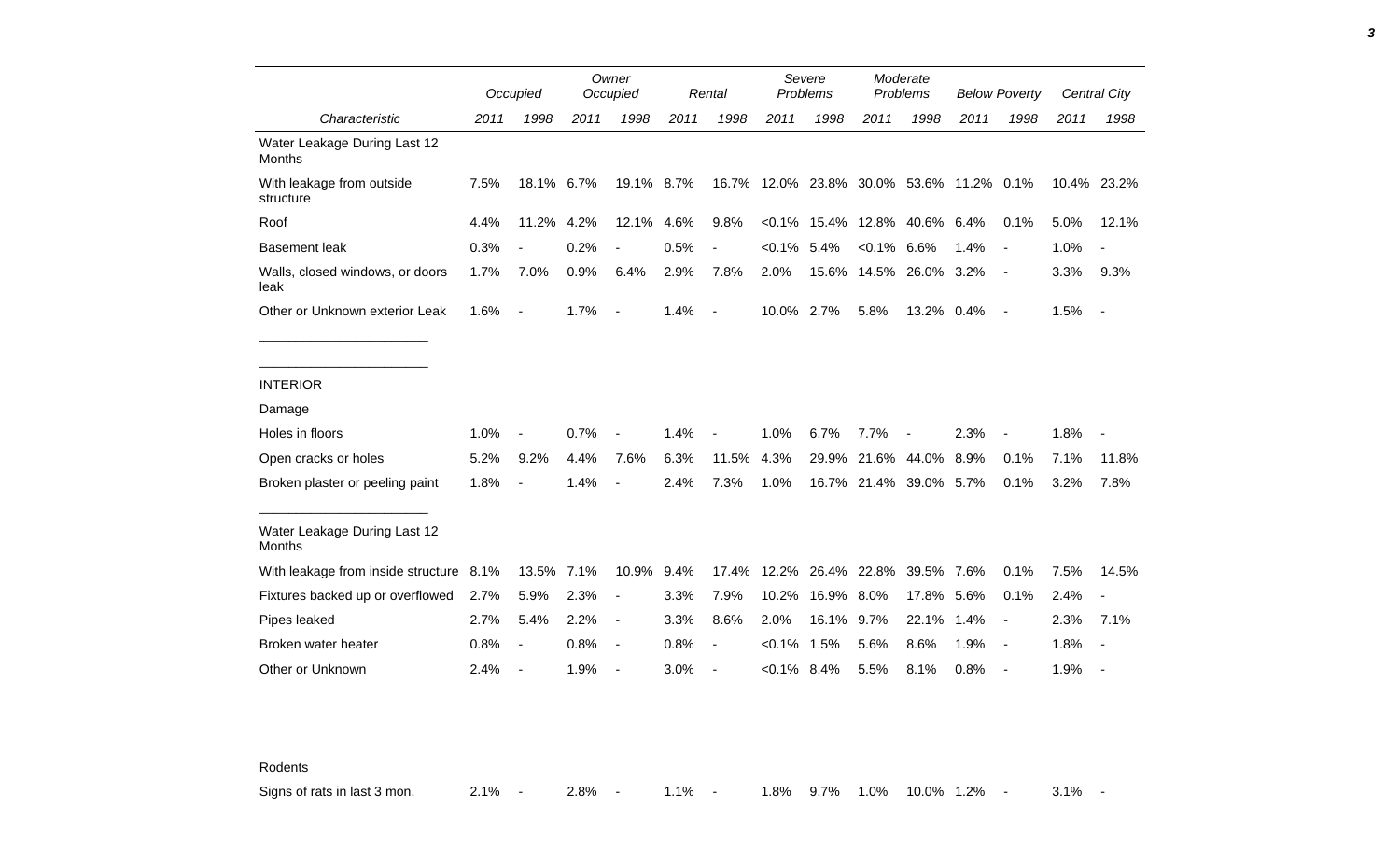|                                                           |             | Occupied                 |             | Owner<br>Occupied        |             | Rental                   | Severe<br>Problems |       | Moderate<br>Problems |       | <b>Below Poverty</b> |                          |             | Central City             |
|-----------------------------------------------------------|-------------|--------------------------|-------------|--------------------------|-------------|--------------------------|--------------------|-------|----------------------|-------|----------------------|--------------------------|-------------|--------------------------|
| Characteristic                                            | 2011        | 1998                     | 2011        | 1998                     | 2011        | 1998                     | 2011               | 1998  | 2011                 | 1998  | 2011                 | 1998                     | 2011        | 1998                     |
| Signs of mice in last 3 mon.                              | 6.5%        | 7.4%                     | 7.2%        | 6.6%                     | 5.5%        | 8.6%                     | 3.0%               | 16.5% | 8.7%                 | 14.9% | 5.9%                 | 0.1%                     | 4.7%        | 9.2%                     |
| Signs of rodents, not sure which<br>kind in last 3 mon.   | 0.9%        |                          | 0.9%        |                          | 0.9%        | $\overline{a}$           | $< 0.1\%$          | 1.4%  | 1.4%                 |       | 0.3%                 |                          | 0.7%        |                          |
| Electrical                                                |             |                          |             |                          |             |                          |                    |       |                      |       |                      |                          |             |                          |
| No electrical wiring                                      | 0.4%        | $\overline{\phantom{a}}$ | 0.1%        |                          | 0.8%        | $\blacksquare$           | $< 0.1\%$ -        |       | $< 0.1\%$ -          |       | 1.5%                 |                          | 0.8%        |                          |
| Exposed wiring                                            | 1.2%        | $\overline{\phantom{a}}$ | 0.9%        | $\overline{\phantom{a}}$ | 1.6%        | $\blacksquare$           | $< 0.1\%$ 6.4%     |       | 11.2%                | 2.8%  | 0.7%                 | $\overline{\phantom{a}}$ | 2.3%        |                          |
| Rooms without electric outlets                            | 0.5%        | $\overline{\phantom{a}}$ | 0.2%        |                          | 0.9%        | $\blacksquare$           | $<0.1\%$           | 15.1% | $< 0.1\%$            | 8.7%  | 1.5%                 |                          | 0.9%        |                          |
| Fuses/breakers blown in last 3<br>mon.                    | 8.1%        | 39.3%                    | 9.4%        | 47.1%                    | 6.4%        | 27.9%                    | 5.2%               | 49.4% | 5.1%                 | 43.1% | 6.4%                 | 0.1%                     | 5.9%        | 34.3%                    |
| Sanitation                                                |             |                          |             |                          |             |                          |                    |       |                      |       |                      |                          |             |                          |
| Lacking complete kitchen facilities                       | 2.5%        | $\blacksquare$           | 0.8%        |                          | 4.9%        |                          | 6.6%               |       | 20.0% 68.0% 45.5%    |       | $4.4\%$              |                          | 4.8%        |                          |
| Lacking some or all plumbing<br>facilities                | 1.2%        | $\overline{\phantom{a}}$ | 0.4%        |                          | 2.3%        | $\overline{\phantom{a}}$ | 71.6%              |       | 47.7% < 0.1% 0.6%    |       | 2.1%                 | $\sim$                   | 1.3%        | $\sim$                   |
| Water not safe to drink                                   | 9.6%        | 21.4%                    | 8.0%        | 19.2%                    | 11.7%       | 24.5%                    | 15.0%              | 30.0% | 11.0%                | 34.9% | 11.1% 0.1%           |                          |             | 10.0% 23.6%              |
| Water stoppage in last 3 mon.                             | 2.6%        | 6.4%                     | 1.8%        | $\blacksquare$           | 3.6%        | 8.8%                     | 5.0%               | 8.2%  | 5.2%                 | 15.8% | 3.8%                 | $\overline{\phantom{a}}$ | 3.1%        | $\overline{\phantom{a}}$ |
| No flush toilets working some time 2.1%<br>in last 3 mon. |             | $\blacksquare$           | 1.2%        |                          | 3.5%        | 6.6%                     | 2.0%               | 5.2%  | 15.1% -              |       | 3.3%                 | $\sim$                   | 2.8%        |                          |
| With sewage disposal<br>breakdowns in last 3 mon.         | 1.4%        | $\overline{\phantom{a}}$ | 1.2%        | $\overline{\phantom{a}}$ | 1.7%        | $\overline{\phantom{a}}$ | $< 0.1\%$ 4.2%     |       | 11.2% 8.1%           |       | 3.7%                 | $\sim$                   | 1.8%        | $\sim$                   |
| Septic tank, cesspool, chemical<br>toilet                 | 0.8%        | $\overline{\phantom{a}}$ | 1.2%        | $\overline{\phantom{a}}$ | 0.2%        | $\overline{\phantom{a}}$ | $< 0.1\%$ 4.3%     |       | $< 0.1\%$ 1.4%       |       | 0.5%                 | $\sim$                   | 0.2%        | $\sim$ $-$               |
| With septic tank or cesspool<br>breakdowns in last 3 mon. | $< 0.1\%$ - |                          | $< 0.1\%$ - |                          | $< 0.1\%$ - |                          | $< 0.1\%$ -        |       | $< 0.1\%$ -          |       | $< 0.1\%$ -          |                          | $< 0.1\%$ - |                          |

## HEATING/FUEL

Main Heating Equipment

Warm-air furnace **70.0% 73.8% 82.8% - 52.7% 57.8% 66.7% 39.0% 45.7% 53.3% 48.1% 0.1% 61.2% -**

*4*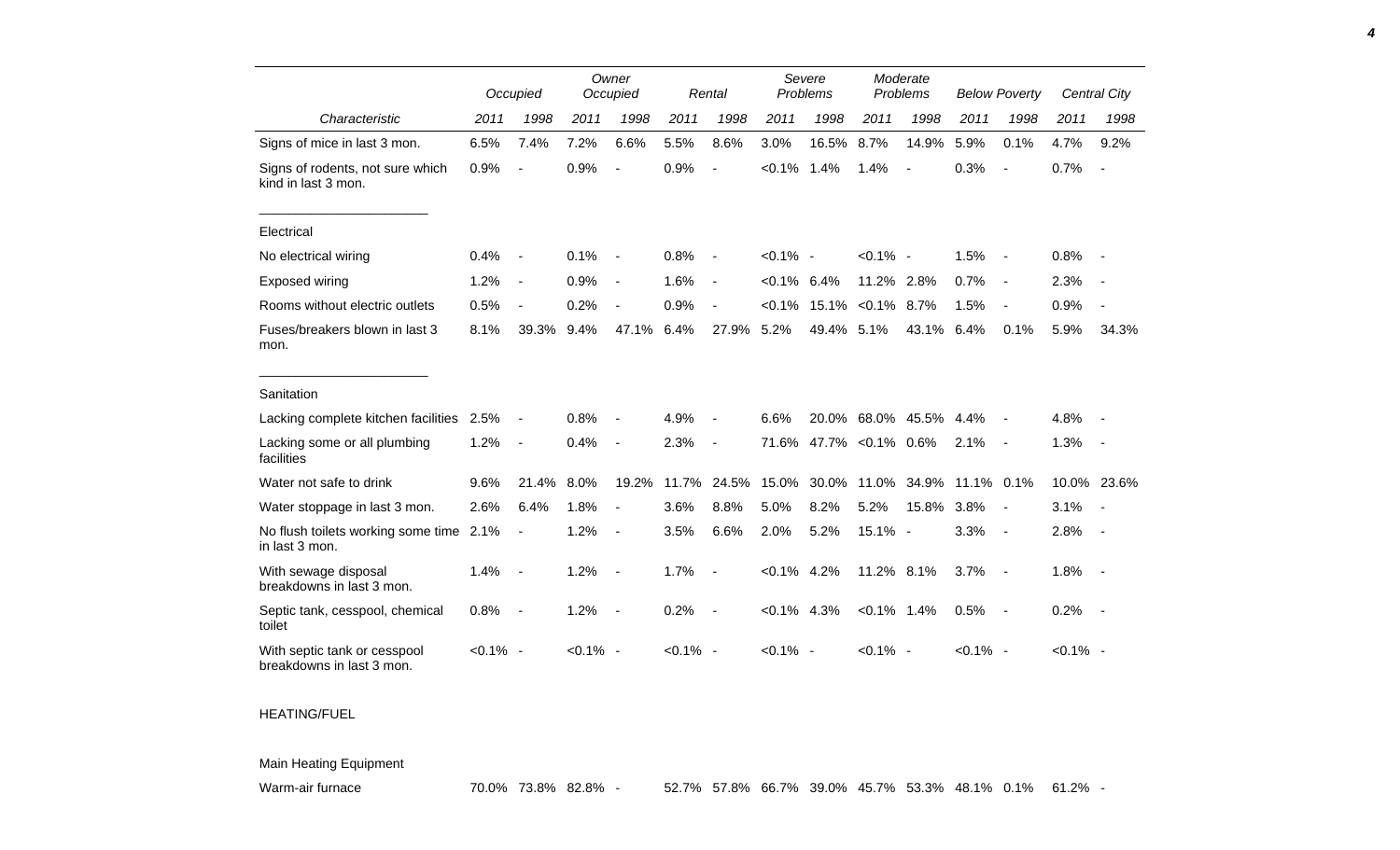|                                                         |             | Occupied       |             | Owner<br>Occupied        |                     | Rental                   |                                                | Severe<br>Problems       | Moderate<br>Problems |                                    | <b>Below Poverty</b> |                          |             | Central City             |
|---------------------------------------------------------|-------------|----------------|-------------|--------------------------|---------------------|--------------------------|------------------------------------------------|--------------------------|----------------------|------------------------------------|----------------------|--------------------------|-------------|--------------------------|
| Characteristic                                          | 2011        | 1998           | 2011        | 1998                     | 2011                | 1998                     | 2011                                           | 1998                     | 2011                 | 1998                               | 2011                 | 1998                     | 2011        | 1998                     |
| Steam or hot water system                               | 2.0%        | $\blacksquare$ | 0.9%        | $\overline{\phantom{a}}$ | 3.6%                | $\blacksquare$           | 4.7%                                           | 19.0%                    | 0.9%                 | 5.4%                               | 6.4%                 | 0.1%                     | 5.0%        | 4.5%                     |
| Electric heat pump                                      | 0.7%        | $\sim$         | 0.7%        | $\overline{\phantom{a}}$ | 0.7%                | $\blacksquare$           | $< 0.1\%$ -                                    |                          | $< 0.1\%$ 1.2%       |                                    | $< 0.1\%$ -          |                          | 0.1%        | $\overline{\phantom{a}}$ |
| Built-in electric units                                 | 4.4%        | $\blacksquare$ | 1.7%        | $\blacksquare$           | 8.0%                | 7.3%                     | 1.8%                                           | $\blacksquare$           | 12.6% 5.5%           |                                    | 3.6%                 | $\blacksquare$           | 5.8%        | 7.4%                     |
| Floor, wall, or other built-in hot air<br>without ducts |             | 19.3% 14.5%    | 10.8% 8.5%  |                          | 30.9%               | 23.3%                    | 12.5% 26.4% 32.7% 24.0%                        |                          |                      |                                    | 37.0% 0.1%           |                          | 21.5% 18.0% |                          |
| Room heaters with flue                                  | 1.6%        | $\sim$         | 0.7%        | $\overline{\phantom{a}}$ | 2.7%                | $\blacksquare$           | 10.0% 1.1%                                     |                          | $< 0.1\%$ 1.1%       |                                    | 1.6%                 | $\blacksquare$           | 2.5%        | $\sim$                   |
| Room heaters without flue                               | 0.2%        | $\sim$         | 0.2%        | $\overline{\phantom{a}}$ | 0.2%                | $\blacksquare$           | $< 0.1\%$ 1.1%                                 |                          | 5.8%                 | 3.6%                               | 0.3%                 | $\overline{\phantom{a}}$ | 0.7%        | $\sim$                   |
| Portable electric heaters                               | 0.8%        | $\sim$         | 1.0%        | $\blacksquare$           | 0.6%                | $\blacksquare$           | 2.1%                                           | 6.0%                     | 0.5%                 | $\blacksquare$                     | 0.5%                 | $\blacksquare$           | 1.7%        | $\sim$ $-$               |
| <b>Stoves</b>                                           | 0.1%        | $\sim$         | 0.1%        | $\sim$                   | $< 0.1\%$ -         |                          | $< 0.1\%$ -                                    |                          | 0.4%                 | $\overline{\phantom{a}}$           | 0.1%                 | $\blacksquare$           | $< 0.1\%$ - |                          |
| Fireplace with inserts                                  | $< 0.1\%$ - |                | 0.1%        | $\sim$                   | $< 0.1\%$ -         |                          | 1.2%                                           | $\overline{\phantom{a}}$ | $< 0.1\%$ 0.6%       |                                    | $< 0.1\%$ -          |                          | $< 0.1\%$ - |                          |
| Fireplace without inserts                               | $< 0.1\%$ - |                | $< 0.1\%$ - |                          | $< 0.1\%$ -         |                          | $< 0.1\%$ -                                    |                          | $< 0.1\%$ 0.6%       |                                    | $< 0.1\%$ -          |                          | $< 0.1\%$ - |                          |
| Other                                                   | 0.3%        | $\sim$ $-$     | 0.3%        | $\sim$                   | 0.3%                | $\sim$                   | $< 0.1\%$ 1.1%                                 |                          | 0.9%                 | $\overline{\phantom{a}}$           | 0.4%                 | $\blacksquare$           | 0.5%        | $\sim$                   |
| No heating equipment                                    | 0.4%        | $\sim$ $-$     | 0.6%        | $\sim$ $-$               | 0.1%                | $\overline{\phantom{a}}$ | 0.9%                                           | $\overline{\phantom{a}}$ | $< 0.1\%$ 1.9%       |                                    | 1.6%                 | $\blacksquare$           | 1.0%        | $\sim$                   |
| Cooking stove                                           | $< 0.1\%$ - |                | $< 0.1\%$ - |                          | 0.1%                | $\blacksquare$           | $< 0.1\%$ 1.1%                                 |                          | 0.4%                 | $\overline{\phantom{a}}$           | 0.3%                 | $\overline{\phantom{a}}$ | 0.1%        | $\sim$                   |
| <b>Water Heating Fuel</b>                               |             |                |             |                          |                     |                          |                                                |                          |                      |                                    |                      |                          |             |                          |
| Electricity                                             | 10.3% 9.7%  |                | 3.8%        | 7.4%                     |                     | 19.1% 13.0% 1.2%         |                                                | 8.9%                     |                      | 21.3% 10.7% 12.9% 0.1%             |                      |                          | 13.3% 8.2%  |                          |
| Gas, LP/bottled gas                                     | 89.5% -     |                | 96.0% -     |                          |                     |                          | 80.6% 86.2% 98.8% 90.0% 78.3% 89.3% 87.1% 0.1% |                          |                      |                                    |                      |                          | 86.4% 91.5% |                          |
| Fuel oil                                                | $< 0.1\%$ - |                | $< 0.1\%$ - |                          | $< 0.1\%$ -         |                          | $< 0.1\%$ -                                    |                          | $< 0.1\%$ -          |                                    | $< 0.1\%$ -          |                          | $< 0.1\%$ - |                          |
| Other                                                   | 0.2%        | $\sim$         | 0.2%        | $\overline{\phantom{a}}$ | 0.3%                | $\overline{\phantom{a}}$ | $< 0.1\%$ 1.2%                                 |                          | 0.5%                 | $\blacksquare$                     | $< 0.1\%$ -          |                          | 0.3%        | $\sim$                   |
| Clothes Dryer(,000)                                     | 669         | 587            | 490         | 456                      | 179                 | 132                      | 4                                              | $\overline{7}$           | 16                   | 19                                 | 51                   | $<$ 1                    | 126         | 72                       |
| Have Clothes Dryer                                      |             | 73.8% 68.6%    | 93.8% -     |                          |                     | 46.5% 37.9%              | 27.7%                                          |                          | 34.3% 48.1% -        |                                    | 49.9%                | 0.1%                     | 59.4%       | 48.1%                    |
| Electricity                                             | 62.9% -     |                |             | 60.8% 64.9%              | 68.9% -             |                          |                                                |                          |                      | 47.8% 58.1% 67.2% 63.0% 53.2% 0.1% |                      |                          |             | 46.9% 56.1%              |
| Gas, LP gas (liquid propane)                            |             | 37.1% 34.2%    |             |                          | 39.2% 35.1% 31.1% - |                          |                                                |                          |                      | 52.2% 41.9% 32.8% 37.0%            | 46.8% 0.1%           |                          | 53.1% 43.9% |                          |
| Other                                                   | $< 0.1\%$ - |                | $< 0.1\%$ - |                          | $< 0.1\%$ -         |                          | $< 0.1\%$ -                                    |                          | $< 0.1\%$ -          |                                    | $< 0.1\%$ -          |                          | $< 0.1\%$ - |                          |

Heating Problems

\_\_\_\_\_\_\_\_\_\_\_\_\_\_\_\_\_\_\_\_\_\_\_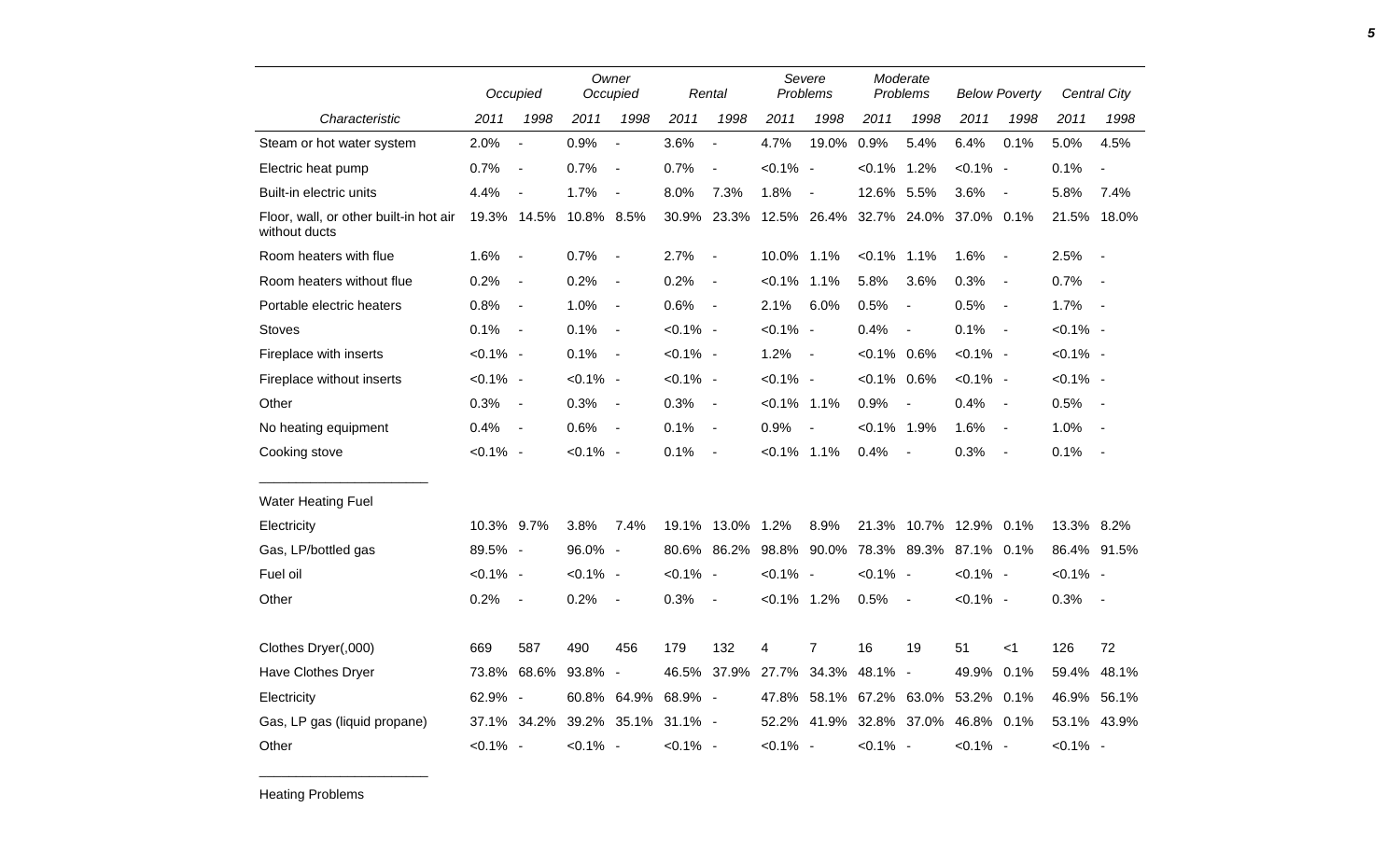|                                                        |                | Occupied                 |             | Owner<br>Occupied        |                | Rental                   | Severe<br>Problems                             |                  |              | Moderate<br>Problems | <b>Below Poverty</b> |                          | Central City                                      |                          |
|--------------------------------------------------------|----------------|--------------------------|-------------|--------------------------|----------------|--------------------------|------------------------------------------------|------------------|--------------|----------------------|----------------------|--------------------------|---------------------------------------------------|--------------------------|
| Characteristic                                         | 2011           | 1998                     | 2011        | 1998                     | 2011           | 1998                     | 2011                                           | 1998             | 2011         | 1998                 | 2011                 | 1998                     | 2011                                              | 1998                     |
| Uncomfortably cold for 24 hours<br>or more last winter | 12.9% -        |                          | 11.9% 8.6%  |                          |                |                          | 14.4% 19.7% 31.0% 61.0% 24.1% 27.8% 18.4% 0.1% |                  |              |                      |                      |                          | 17.4% -                                           |                          |
| Heating equipment breakdowns                           | 2.9%           | $\overline{\phantom{a}}$ | 2.4%        | $\overline{\phantom{a}}$ | 3.4%           | $\overline{\phantom{a}}$ |                                                | 28.4% 45.8% 9.6% |              | 5.7%                 | 4.9%                 | $\blacksquare$           | 3.8%                                              | $\sim$                   |
| Other causes                                           | 8.6%           | 7.5%                     | 9.0%        | 5.3%                     | 8.1%           | 10.6%                    | 1.1%                                           | 22.6% 7.2%       |              | 16.8%                | 10.5% 0.1%           |                          | 11.9% 9.8%                                        |                          |
| Utility interruption                                   | 0.7%           | $\overline{\phantom{a}}$ | 1.0%        | $\sim$                   | 0.3%           | $\overline{\phantom{a}}$ | $< 0.1\%$                                      | 1.4%             | 0.9%         | $\blacksquare$       | 2.0%                 | $\overline{\phantom{a}}$ | 0.9%                                              | $\sim$                   |
| Inadequate heating capacity                            | 2.0%           | $\blacksquare$           | 1.4%        | $\sim$ $-$               | 2.8%           | 5.3%                     | 1.1%                                           | 16.7% 1.8%       |              | 9.0%                 | 4.3%                 | $\blacksquare$           | 3.3%                                              | 5.1%                     |
| Inadequate insulation                                  | 2.1%           | $\blacksquare$           | 2.0%        | $\sim$                   | 2.3%           | $\overline{\phantom{a}}$ | 1.1%                                           | 13.5% 3.0%       |              | 7.6%                 | 1.4%                 | $\blacksquare$           | 2.2%                                              | $\overline{\phantom{a}}$ |
| Cost of heating                                        | 2.2%           | $\blacksquare$           | 2.8%        | $\sim$                   | 1.3%           | $\overline{\phantom{a}}$ | $< 0.1\%$ 5.9%                                 |                  | 1.8%         | $\blacksquare$       | 2.3%                 | $\blacksquare$           | 1.2%                                              |                          |
| Other                                                  | 2.6%           | $\blacksquare$           | 2.5%        | $\sim$ $-$               | 2.8%           | $\blacksquare$           | $< 0.1\%$ 8.1%                                 |                  | 1.5%         | $\blacksquare$       | 1.3%                 | $\overline{\phantom{a}}$ | 6.3%                                              | 3.4%                     |
| SELECTED PHYSICAL<br><b>PROBLEMS</b>                   |                |                          |             |                          |                |                          |                                                |                  |              |                      |                      |                          |                                                   |                          |
| Severe Physical Problems(,000)                         | 15             | 20                       | 5           | 5                        | 10             | 15                       | 15                                             | 20               |              |                      | $\overline{2}$       |                          | 4                                                 | 6                        |
| Severe physical problems                               | 1.7%           | $\blacksquare$           | 1.0%        | $\sim$                   | 2.6%           | $\blacksquare$           | 100%                                           | $\sim$ $-$       |              |                      | 2.4%                 | $< 0.1\%$ 1.8%           |                                                   |                          |
| Plumbing                                               | 1.2%           | $\blacksquare$           | 0.4%        | $\sim$ $-$               | 2.3%           | $\overline{\phantom{a}}$ |                                                | 71.6% 46.6%.     |              |                      | 2.1%                 | $< 0.1\%$ 1.3%           |                                                   | $\sim$ $-$               |
| Heating                                                | 0.5%           | $\overline{\phantom{a}}$ | 0.6%        | $\sim$ $-$               | 0.3%           | $\overline{\phantom{a}}$ |                                                | 28.4% 45.8%.     |              |                      | 0.3%                 | $< 0.1\%$ 0.5%           |                                                   | $\sim$ $-$               |
| Electric                                               | $< 0.1\%$ 0.2% |                          | $< 0.1\%$ - |                          | $<0.1\%$ 0.3%  |                          | $< 0.1\%$ 8.6%                                 |                  | $\mathbf{r}$ |                      |                      |                          | $< 0.1\%$ < 0.1% < 0.1% 0.2%                      |                          |
| Hallways                                               | $< 0.1\%$ -    |                          | $< 0.1\%$ - |                          | $< 0.1\%$ -    |                          | $< 0.1\%$ -                                    |                  |              |                      |                      |                          | $< 0.1\%$ $< 0.1\%$ $< 0.1\%$ -                   |                          |
| Upkeep                                                 | $< 0.1\%$ -    |                          | $< 0.1\%$ - |                          | $< 0.1\%$ 0.2% |                          | $< 0.1\%$ 3.3%                                 |                  | $\mathbf{r}$ |                      |                      |                          | $< 0.1\%$ $< 0.1\%$ $< 0.1\%$ 0.2%                |                          |
| Moderate Physical<br>Problems(,000)                    | 33             | 38                       | 9           | 12                       | 24             | 26                       |                                                |                  | 33           | 38                   | $\overline{7}$       |                          | 15                                                | 10                       |
| Moderate physical problems                             | 3.6%           |                          | 1.7%        | $\sim$                   | 6.1%           | 7.5%                     |                                                |                  | 100% -       |                      | 6.7%                 | $< 0.1\%$ 7.0%           |                                                   |                          |
| Plumbing                                               | 0.3%           |                          | 0.1%        | $\sim$                   | 0.5%           |                          |                                                |                  | 7.3% 4.0%    |                      |                      | $< 0.1\%$ $< 0.1\%$ 0.8% |                                                   |                          |
| Heating                                                | $0.2\%$ -      |                          | $0.2\%$ -   |                          | 0.2%           |                          |                                                |                  | 5.8%         | $3.6\%$              | 0.3%                 |                          | $< 0.1\%$ 0.7% -                                  |                          |
| Upkeep                                                 | $2.4\% -$      |                          | $0.8\%$ -   |                          | 4.6%           | $\sim$                   |                                                |                  |              | 68.0% 45.5% 4.0%     |                      |                          | $< 0.1\%$ 4.4% -                                  |                          |
| Hallways                                               | $< 0.1\%$ -    |                          | $< 0.1\%$ - |                          | $< 0.1\%$ 0.3% |                          |                                                |                  |              |                      |                      |                          | $< 0.1\%$ 2.8% $< 0.1\%$ $< 0.1\%$ $< 0.1\%$ 0.3% |                          |
| Kitchen                                                | $0.7\%$ -      |                          | $0.6\%$ -   |                          | $0.8\%$ -      |                          |                                                |                  |              |                      |                      |                          | 19.3% 48.7% 2.5% <0.1% 1.1% -                     |                          |